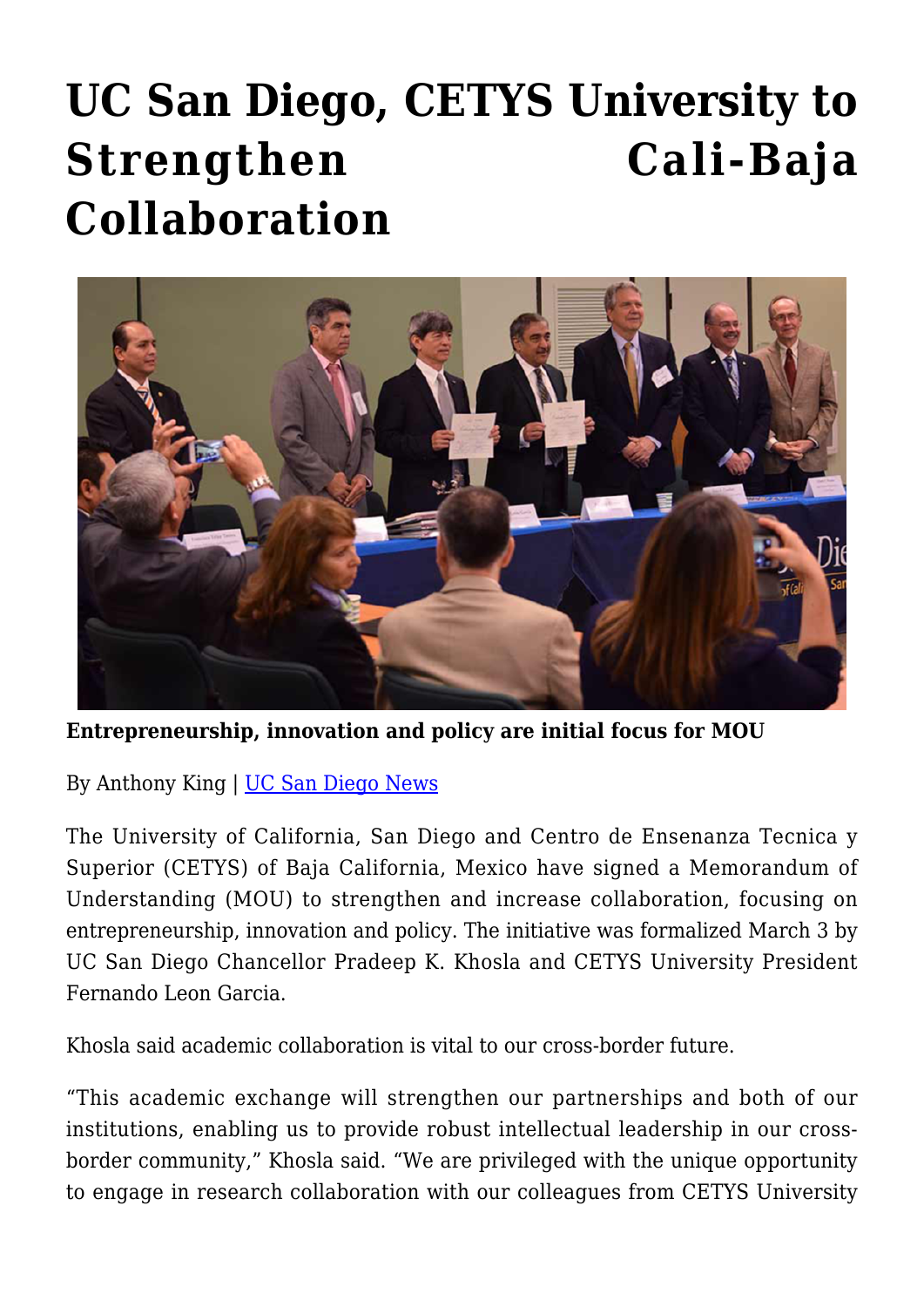on entrepreneurship, innovation and policy."

UC San Diego's collaboration with CETYS underscores the importance of cooperation in forming a strategic alliance for education and research that is mutually beneficial. As stated in the MOU, interaction may include faculty exchanges, undergraduate student, graduate student and postdoctoral scholar exchanges, joint research and educational projects, and special short-term programs and visits.

"CETYS University is both enthused and honored to formalize this partnership with UC San Diego," Leon Garcia said. "We are building on preliminary crossborder activities already carried out in engineering, and others to be implemented in management and global policy and studies. The scope and reach of our joint collaboration will involve faculty and students, and create synergies with business and industry in the context of the Cali-Baja mega-region."

CETYS University was founded in 1961 and currently offers degree programs in business management, engineering and the humanities. In addition to national accreditation, it is internationally accredited by the Western Association of Schools and Colleges and the Accreditation Council for Business Schools and Programs. CETYS operates campuses in Mexicali, Tijuana and Ensenada.

The five-year partnership is supported by individual collaboration with UC San Diego's School of Global Policy and Strategy, Jacobs School of Engineering and Rady School of Management. The Center for U.S.- Mexican Studies, based at the School of Global



Policy and Strategy, has ongoing partnerships with CETYS faculty and students, and boasts one of the largest residential fellowship programs in the United States for multidisciplinary research on Mexico.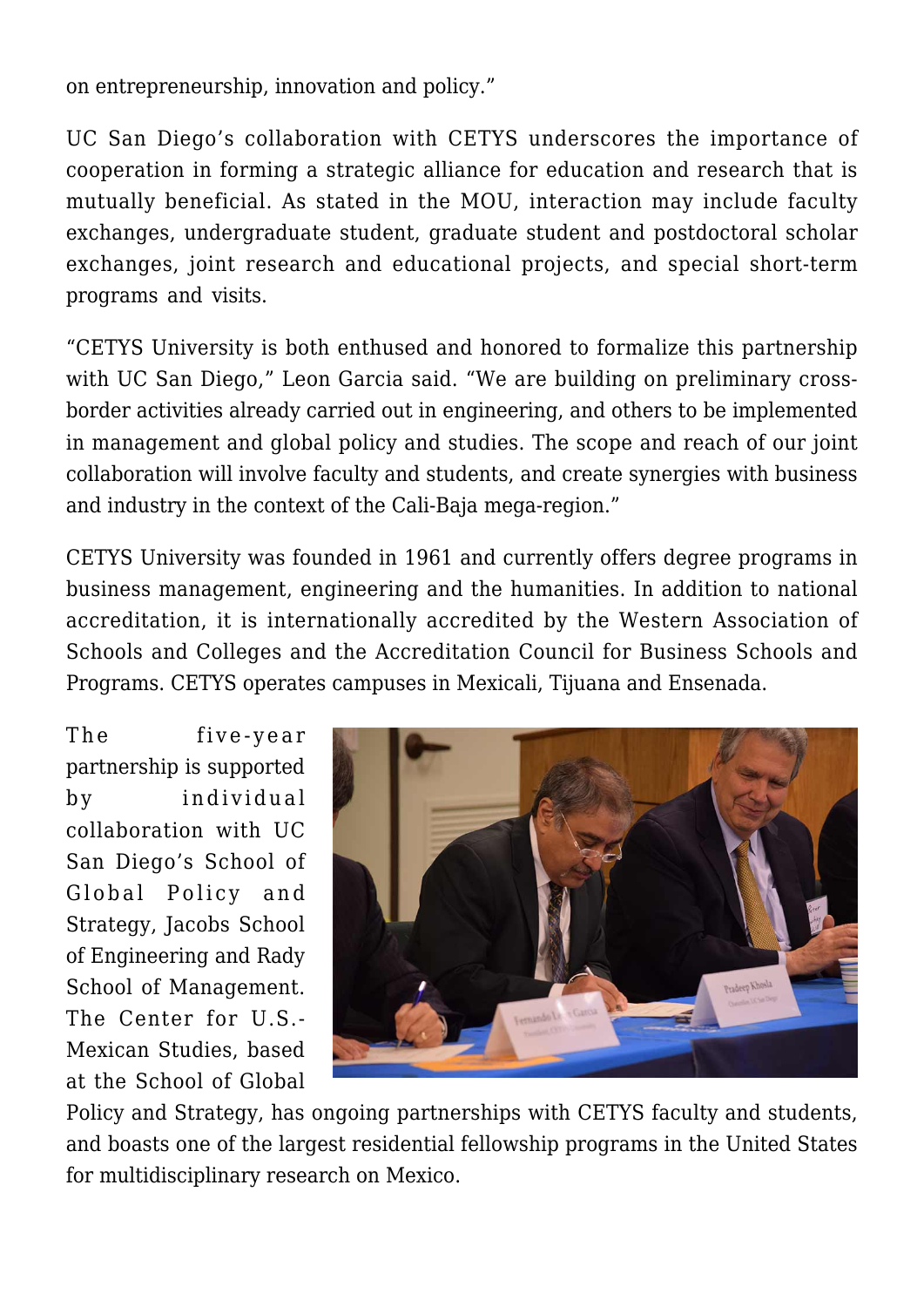"Since 1979, the Center for U.S.-Mexican Studies has been the source for extensive academic research on Mexico and U.S.-Mexico relations, informing the creation, implementation and evaluation of public policy," said Peter Cowhey, School of Global Policy and Strategy dean. "We welcome including CETYS students and faculty in our fellows program, and to gain insight from their expertise as active participants in our research, like the Mexican Migration Field Research Project on education migration and our work on the binational economy, exploring the ways our unique region creates value, jobs, investment and exports."

The MOU will also support binational entrepreneurism surrounding innovation technology specific to addressing areas of need and interest to the entire region. Led in part by the Jacobs School of Engineering, teams from both institutions came together to publish "Envision 2020: The Border of the Future Starts Here." Presented to celebrate the 20th anniversary of the cross-border SENTRI program, the white paper addressed potential technology strategies that could accelerate the movement of people and goods across the border.

"Cross-border collaborations are a key to the success of our region," said Albert P. Pisano, dean of the Jacobs School of Engineering. "In addition to the 'Envision 2020' initiative, UC San Diego recently launched the Contextual Robotics Institute, a move that will further strengthen the entire Cali-Baja region's position as a world-class center for the design, development and production of safe and useful robotics systems that act based on a real-time understanding of the world."

In order to develop both regional and global entrepreneurs, the Rady School of Management and CETYS will take the opportunity to create custom programs centered on innovation and markets. One goal is to offer opportunities that will help grow the San Diego-Tijuana region.

"Sharing a border, we view Mexico as an important international opportunity for economic growth," said Robert S. Sullivan, dean of the Rady School of Management. "We look forward to developing joint programs that will positively impact the region and provide opportunity and inspiration for graduate students."

The MOU signed between UC San Diego and CETYS University joins similar MOU's previously established with two additional Baja California universities: Colegio de la Frontera Norte and the Universidad Autonoma de Baja California,